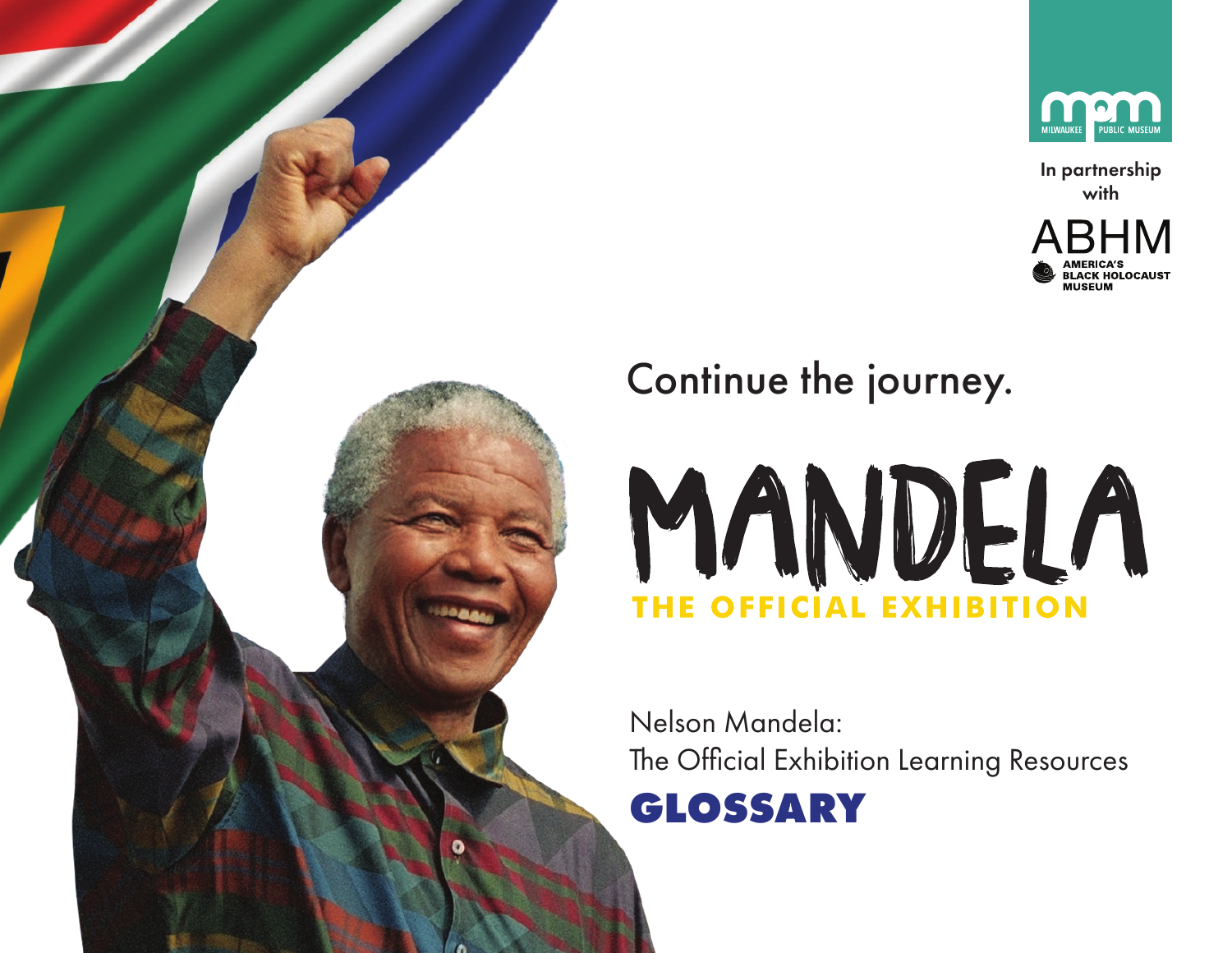



Supporting cultural education, endorsed by Arts Council England

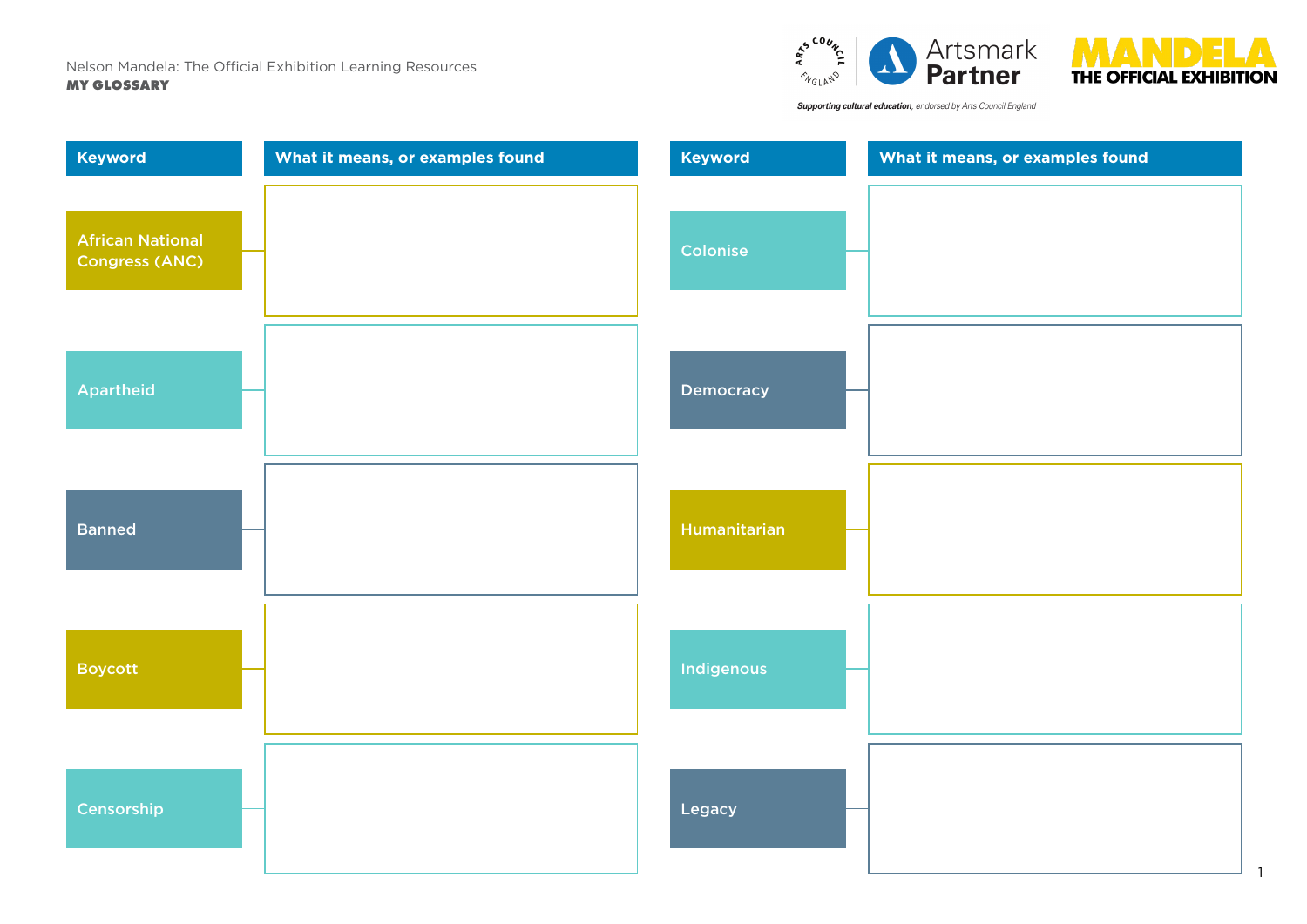



Supporting cultural education, endorsed by Arts Council England